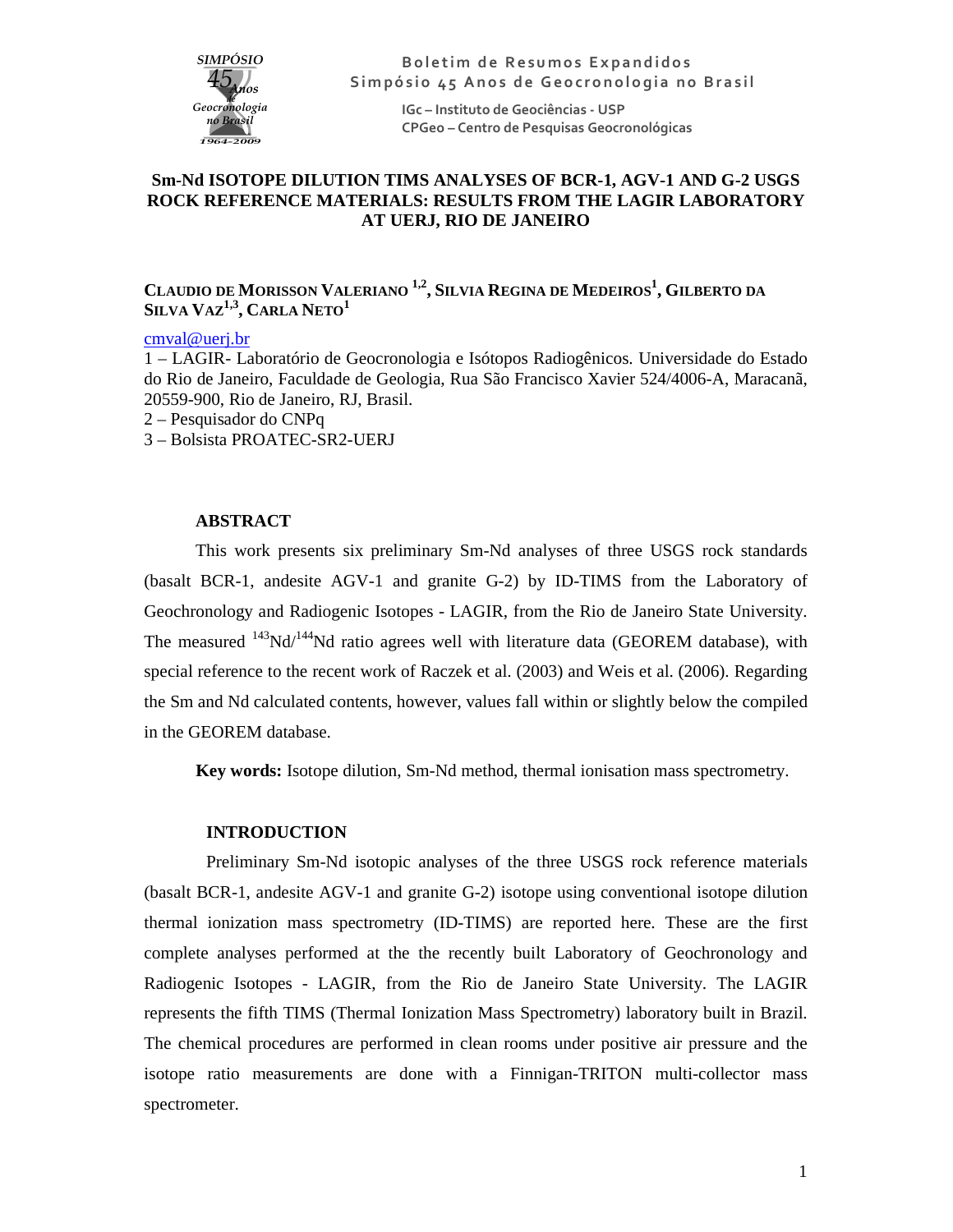

**Boletim de Resumos Expandidos** Simpósio 45 Anos de Geocronologia no Brasil

> **IGc – Instituto de Geociências - USP CPGeo – Centro de Pesquisas Geocronológicas**

#### **PROCEDURE**

Each sample weighing approximately 100 mg was mixed with 45-50 ug of 149Sm-150Nd double tracer solution. Four of the samples were acid-digested in steel-jacketed highpressure PTFE bombs and two in PTFE beakers on hot plate. Sample dissolution was done in two 5-day cycles using a mixture of HF (6 mL) and HNO3 6N (0.5 mL). Separation of Sm and Nd was performed using HCl in two ion exchange columns: the primary one separates the rare-earth elements from the sample solution with the AG 50 W-X8 (100-200 mesh) resin, and the secondary column uses the LN-spec (150 mesh) resin for separation of Sm and Nd. Samarium and neodymium are separately loaded on a previously degassed double Re filament mount, using HCl (1N) as the ionization activator. The analyses were carried out between February and September 2007. The isotope ratios were measured with a TRITON-Finnigan thermal-ionization mass spectrometer. Data acquisition was aperformed in multi-collector static mode using an array of 8 Faraday cups. The measured Nd isotope ratios are normalized to the La Jolla standard  $(^{146}Nd/^{144}Nd = 0.7219)$  and corrections were applied for weighed tracer and measured blanks below 1 ng for Nd and 0.1 ng for Sm.

### **RESULTS AND CONCLUSION**

The analytical results are presented in Table 1 and in Figure 1. The measured  $143$ Nd/ $144$ Nd ratio agrees well with literature data (GEOREM database), with special reference to the recent work of Raczek et al. (2003) and Weis et al. (2006). Regarding the Sm and Nd calculated contents, however, values fall within or slightly below the compiled in the GEOREM database.

| <b>Sample</b>          | run#              | <b>Digestion</b><br>vessel | <b>Sm</b><br>(ppm) |                     | Nd<br>(ppm)     |                     | $143$ Nd/ | $\pm$ Abs<br>(2s) | $147$ Sm/ |
|------------------------|-------------------|----------------------------|--------------------|---------------------|-----------------|---------------------|-----------|-------------------|-----------|
|                        |                   |                            | <b>Measured</b>    | <b>GeoRem</b> range | <b>Measured</b> | <b>GeoRem</b> range | $144$ Nd  | <b>St Error</b>   | $144$ Nd  |
| <b>BCR-1</b><br>basalt | N <sub>0</sub> 03 | bomb                       | 6.09               | 5.9-7.3             | 26.80           | 28.4-29.0           | 0.5125922 | 15                | 0.137299  |
|                        | N <sub>0</sub> 10 | bomb                       | 5.77               |                     | 26.84           |                     | 0.5126305 | 4                 | 0.129870  |
| $G-2$<br>granite       | N <sub>0</sub> 02 | bomb                       | 6.51               | $6.3 - 7.8$         | 48.86           | 49.8-57.22          | 0.5122153 | 3                 | 0.080587  |
|                        | N <sub>0</sub> 05 | beaker                     | 6.50               |                     | 49.01           |                     | 0.5122160 | 5                 | 0.080213  |
| $AGV-1$<br>andesite    | N <sub>001</sub>  | <b>bomb</b>                | 5.37               | $5.3 - 6.3$         | 29.78           | $29.3 - 35.7$       | 0.5127819 | 4                 | 0.109009  |
|                        | N <sub>009</sub>  | beaker                     | 5.24               |                     | 29.07           |                     | 0.5127900 | 5                 | 0.108943  |

Table 1- ID-TIMS Sm-Nd analytical data.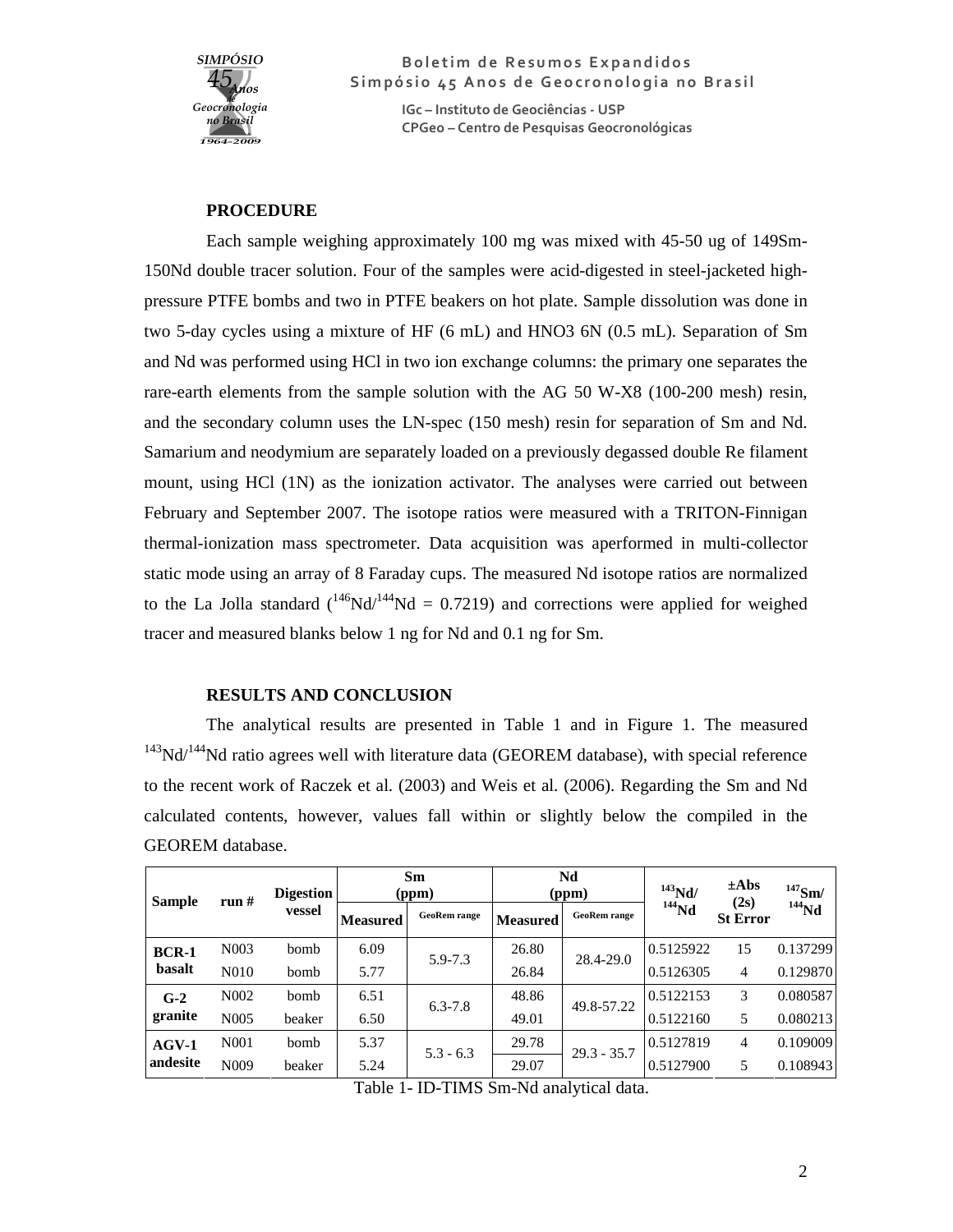



### **ACKNOWLEDGEMENTS**

The authors acknowledge the the construction of LAGIR by the Universidade do Estado do Rio de Janeiro – UERJ, and the financial support of FINEP (CT-INFRA, CT-MINERAL Rede de Geodinâmica) and CNPq (Edital Universal 471200/2003-4 and 502006/2005-6) Brazilian funding agencies. We are indebted to the experience and kind assistance for setting up procedures of W. R. Van Schmus (University of Kansas, USA) and N. Machado† (Université du Québec a Montréal, Canada) and of all coleagues from the isotope laboratories at UnB, USP, UFRGS and UFPA universities.